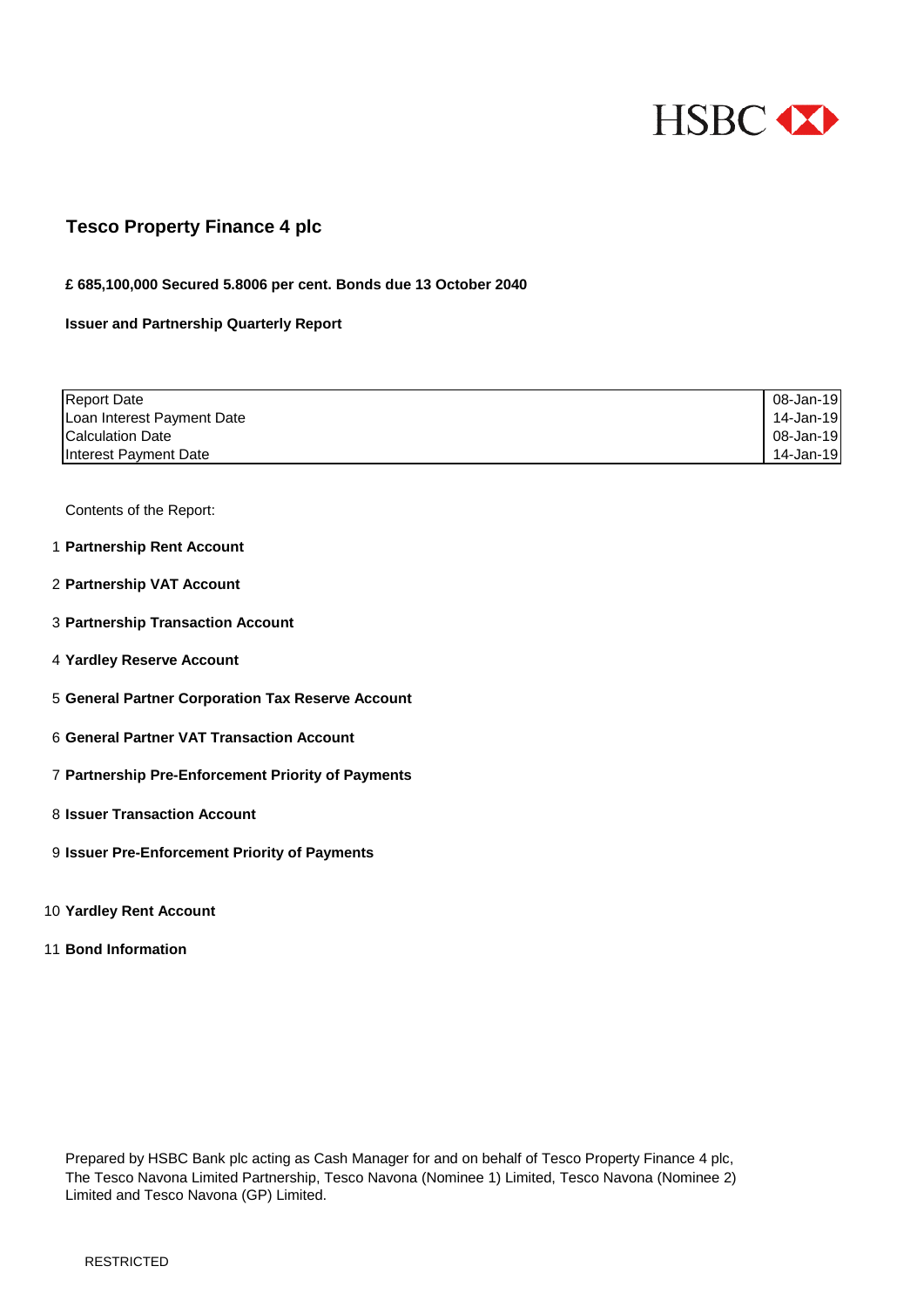#### **1. Partnership Rent Account**

|              | Opening Balance                    | -               | CR    |
|--------------|------------------------------------|-----------------|-------|
| <b>IDATE</b> | <b>ENTRY DETAILS</b>               | AMOUNT (£)      | CR/DR |
| 14-Dec-18    | Rent                               | 9,350,746.25 CR |       |
| 14-Jan-19    | To Partnership Transaction Account | 9,350,746.25 DR |       |
|              | Closing Balance                    |                 | СR    |
|              |                                    |                 |       |

### **2. Partnership VAT Account**

|             | <b>Opening Balance</b>          | 1,996,987.53 CR |            |
|-------------|---------------------------------|-----------------|------------|
| <b>DATE</b> | <b>IENTRY DETAILS</b>           | AMOUNT (£)      | CR/DR      |
| 12-Oct-18   | SAVILLS (UK) LIMTED             | 7,502.31 CR     |            |
| 19-Oct-18   | <b>SAVILLS (UK) LIMTED</b>      | 5,537.45 CR     |            |
| 29-Oct-18   | <b>HMRC</b>                     | 1,944,777.99 DR |            |
| 12-Nov-18   | SAVILLS (UK) LIMTED             | 9,342.40 CR     |            |
| 28-Nov-18   | <b>HMRC</b>                     | 46,776.60 DR    |            |
| 30-Nov-18   | <b>SAVILLS (UK) LIMTED</b>      | 3,975.51 CR     |            |
| 13-Dec-18   | <b>SAVILLS (UK) LIMTED</b>      | 5,982.27 CR     |            |
| 14-Dec-18   | <b>ITSL AP ELECTRONIC</b>       | 2,011,875.23 CR |            |
| 17-Dec-18   | <b>HMRC</b>                     | 421.29 DR       |            |
| 28-Dec-18   | <b>SAVILLS (UK) LIMTED</b>      | 3,193.33 CR     |            |
| 10-Oct-18   | Transfer to Partnership account | ۰.              | <b>IDR</b> |
|             | <b>Closing Balance</b>          | 2,052,420.15    |            |
|             |                                 |                 |            |

# **3. Partnership Transaction Account**

|             | Opening Balance                  | 500,000,00 CR    |            |
|-------------|----------------------------------|------------------|------------|
| <b>DATE</b> | <b>ENTRY DETAILS</b>             | AMOUNT (£)       | CR/DR      |
| 07-Jan-19   | <b>Credit Interest</b>           | 5,347.35 CR      |            |
| 14-Jan-19   | lTransfer from Rent              | 9,350,746.25 CR  |            |
| 10-Oct-18   | <b>Transfer from VAT</b>         | $\sim$           | <b>ICR</b> |
| 14-Jan-19   | <b>Trustee Fee</b>               | 1,500.00 DR      |            |
| 14-Jan-19   | <b>Ongoing Fee</b>               | 8,450.00 DR      |            |
| 14-Jan-19   | Expenses                         | 52,498.54 DR     |            |
| 14-Jan-19   | Partnership Debt Principal       | 168,723.36 CR    |            |
| 14-Jan-19   | <b>Partnership Debt</b>          | 10,303,224.16 DR |            |
| 14-Jan-19   | <b>Yardley Rent Account</b>      | 886,899.20 CR    |            |
| 14-Jan-19   | <b>Property Pool Manager Fee</b> | 1,979.09 DR      |            |
| 14-Jan-19   | Partnership distribution account | 44.064.37 IDR    |            |
|             | <b>Closing Balance</b>           | 500,000.00 CR    |            |

## **4. Yardley Reserve Account**

|      | Opening Balance            |            | 287,132.32 CR |
|------|----------------------------|------------|---------------|
| DATE | <b>ENTRY DETAILS</b>       | AMOUNT (£) | CR/DR         |
|      | 07/01/2019 Credit Interest |            | 286.35        |
|      |                            |            |               |
|      | <b>Closing Balance</b>     |            | 287,418.67 CR |
|      |                            |            |               |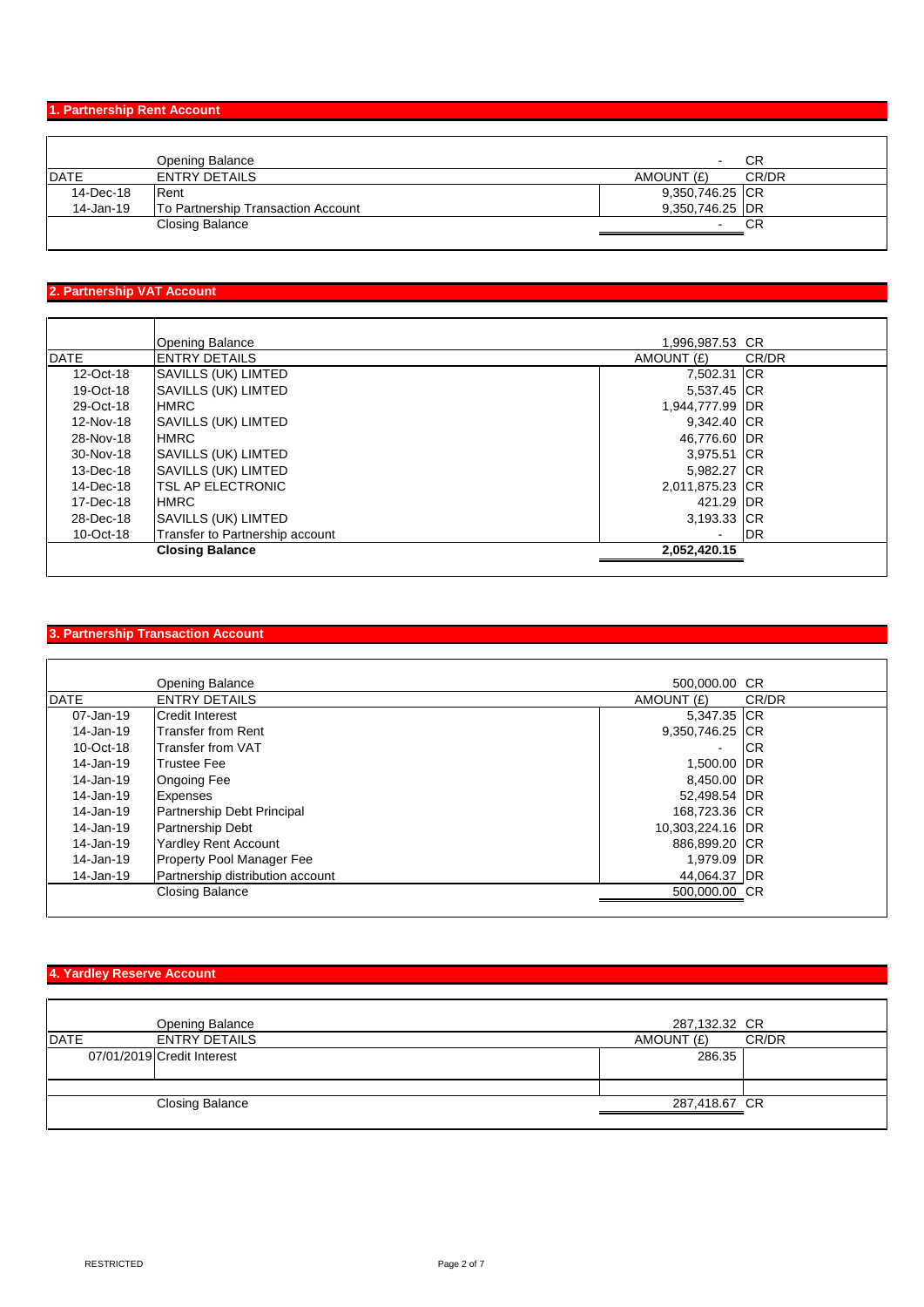## **5. General Partner Corporation Tax Reserve Account**

|             | Opening Balance            | 310,697.35 CR |       |
|-------------|----------------------------|---------------|-------|
| <b>DATE</b> | <b>ENTRY DETAILS</b>       | AMOUNT (£)    | CR/DR |
|             | 07/01/2019 Credit Interest | 309.85 CR     |       |
|             | Closing Balance            | 311,007.20 CR |       |

#### **6. General Partner VAT Transaction Account**

|             | Opening Balance        | $0.00 \text{ CR}$ |       |
|-------------|------------------------|-------------------|-------|
| <b>DATE</b> | <b>ENTRY DETAILS</b>   | AMOUNT (£)        | CR/DR |
|             |                        |                   |       |
|             |                        |                   |       |
|             | <b>Closing Balance</b> | $0.00$ CR         |       |

|      | <b>Expense Reserve Ledger - Max GBP 500,000.00</b> |               |       |
|------|----------------------------------------------------|---------------|-------|
|      | <b>Opening Balance</b>                             | 500,000.00 CR |       |
| DATE | <b>ENTRY DETAILS</b>                               | AMOUNT (£)    | CR/DR |
|      |                                                    |               |       |
|      |                                                    |               |       |
|      |                                                    |               |       |
|      |                                                    |               |       |
|      | <b>Closing Balance</b>                             | 500,000.00 CR |       |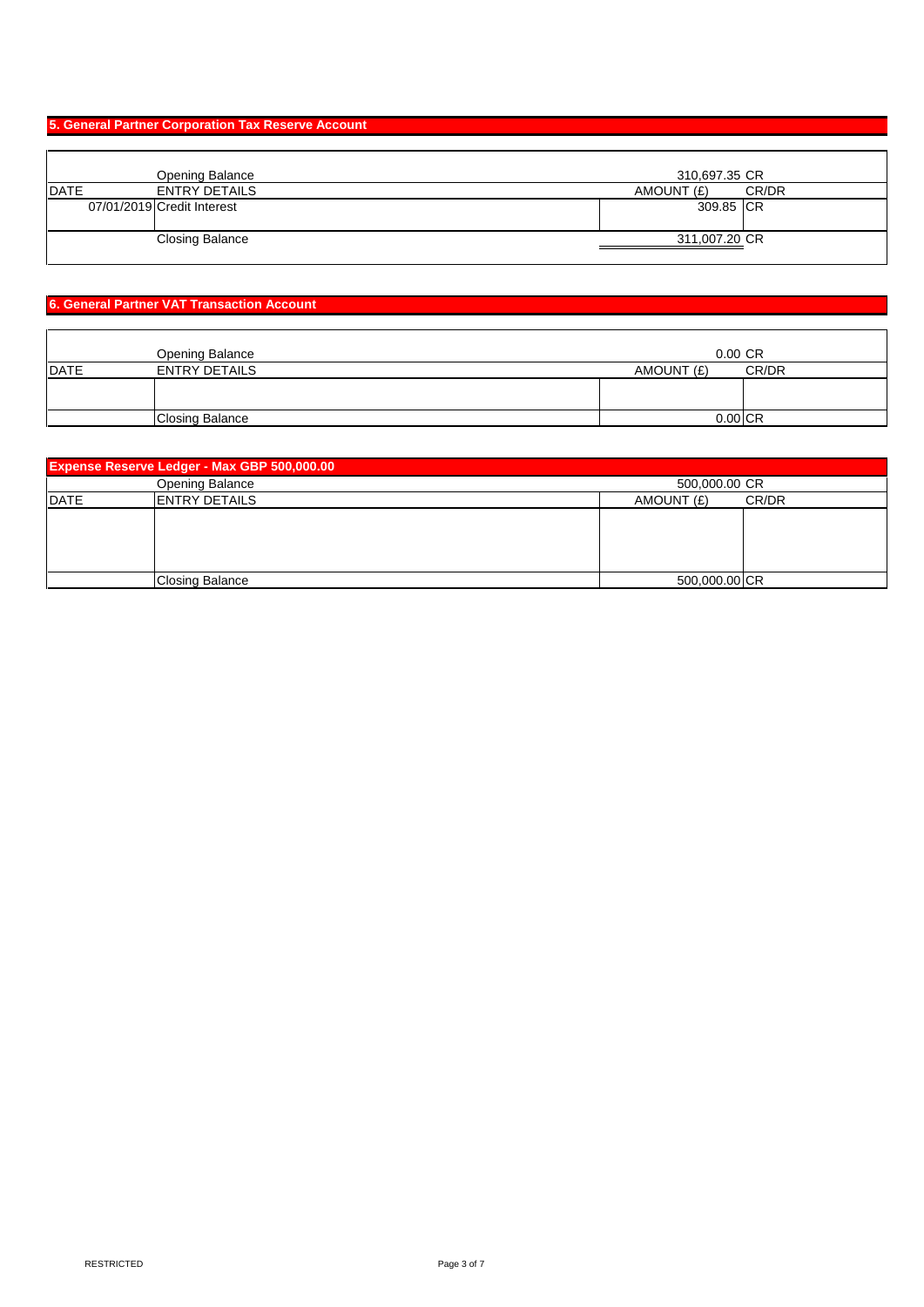| Date      |                                                                                                                                  | <b>Funds Paid Out of</b><br>account(E) | <b>Funds Received into</b><br>account(E) |
|-----------|----------------------------------------------------------------------------------------------------------------------------------|----------------------------------------|------------------------------------------|
| 14-Jan-19 |                                                                                                                                  |                                        |                                          |
|           | <b>Partnership Available Funds</b>                                                                                               |                                        |                                          |
|           |                                                                                                                                  |                                        |                                          |
|           | a Rental Income                                                                                                                  |                                        | 9,350,746.25                             |
|           | b Funds from Yardley Accounts                                                                                                    |                                        | 886,899.20                               |
|           | c Funds from Issuer under Partnership Swaps                                                                                      |                                        | 10,016,573.00                            |
|           | d From Partnership VAT Account                                                                                                   |                                        |                                          |
|           | e From Partnership Disposal Proceeds Account                                                                                     |                                        |                                          |
|           | From Partnership Insurance Proceeds Account                                                                                      |                                        |                                          |
|           | g Interest received by the Partnership Accounts and Rent Account                                                                 |                                        | 5,347.35                                 |
|           | h Eligible Investment Earnings by Partnership                                                                                    |                                        |                                          |
|           | Advance under Committed Subordinated Loan Agreement                                                                              |                                        |                                          |
|           | Advance from Drawdown of Yardley Reserve Loan                                                                                    |                                        |                                          |
|           | k Net proceeds of a CPO Disposal or a Mortgage Property                                                                          |                                        |                                          |
|           | I From 3rd anniversary of Closing, funds from Yardley Reserve Loan Ledger                                                        |                                        |                                          |
|           | m Net proceeds of a disposal of a Mortgage Property<br>n Any other sums standing to the credit of the Partnership Transaction Ac |                                        |                                          |
|           |                                                                                                                                  |                                        |                                          |
|           | <b>Partnership Pre-Enforcement Priority of Payments</b>                                                                          |                                        |                                          |
|           | a Partnership Security Trustee Fees                                                                                              | 1,500.00                               |                                          |
|           | b Issuer Security Trustee Fee, Bond Trustee, operating expenses of the Issuer                                                    | 2,700.00                               |                                          |
|           | (Ongoing Partnership Facility Fee)                                                                                               | 51,445.50                              |                                          |
|           | c Partnership Operating Expenses excluding GP UK Tax                                                                             | 1,053.04                               |                                          |
|           | d Partnership Operator Fee                                                                                                       |                                        |                                          |
|           | d Property Advisor Fee (Annual 30K)                                                                                              |                                        |                                          |
|           | d Nominees Corporate Services Provider Fee                                                                                       |                                        |                                          |
|           | d Nominees Holdco Corporate Services Provider Fee                                                                                |                                        |                                          |
|           | d PL Propco Corporate Services Provider Fees                                                                                     |                                        |                                          |
|           | d Nominees Side Letter payments                                                                                                  |                                        |                                          |
|           | d Nominees Holdco Side Letter payments                                                                                           |                                        |                                          |
|           | d Account Bank Fee                                                                                                               |                                        |                                          |
|           | d Cash Manager Fee                                                                                                               |                                        |                                          |
|           | d Issuer Account Bank, PPA CM, CSP Fee (Ongoing Partnership Facility Fee)                                                        | 5,000.00                               |                                          |
|           | d Headlease payment                                                                                                              |                                        |                                          |
|           | e Partnership Expenses Ledger payment (max £6,250 indexed annually)                                                              |                                        |                                          |
|           | Partnership Debt Interest                                                                                                        | 9,717,448.16                           |                                          |
|           | f Partnership Swap payment                                                                                                       | 9,847,849.64                           |                                          |
|           | g Partnership Debt Principal                                                                                                     | 585,776.00                             |                                          |
|           | h Issuer Partnership Swap Termination Amount (Ongoing Partnership Facility Fe                                                    | 750.00                                 |                                          |
|           | Property Pool Manager Fee                                                                                                        | 1,979.09                               |                                          |
|           | Partnership Swap Termination Amount                                                                                              |                                        |                                          |
|           | k Partnership Expenses Ledger payment                                                                                            |                                        |                                          |
|           | <b>Alteration Adjustment Rent</b>                                                                                                |                                        |                                          |
|           | m Substitution Adjustment Rent                                                                                                   |                                        |                                          |
|           | n Credited to Subordinated Loan Reserve Ledger                                                                                   |                                        |                                          |
|           | o Payments to the Subordinated Loan Facility Provider                                                                            |                                        |                                          |
|           | p Partnership Distribution Account                                                                                               | 44,064.37                              |                                          |
|           |                                                                                                                                  |                                        |                                          |
|           | <b>Totals</b>                                                                                                                    | 20,259,565.80                          | 20,259,565.80                            |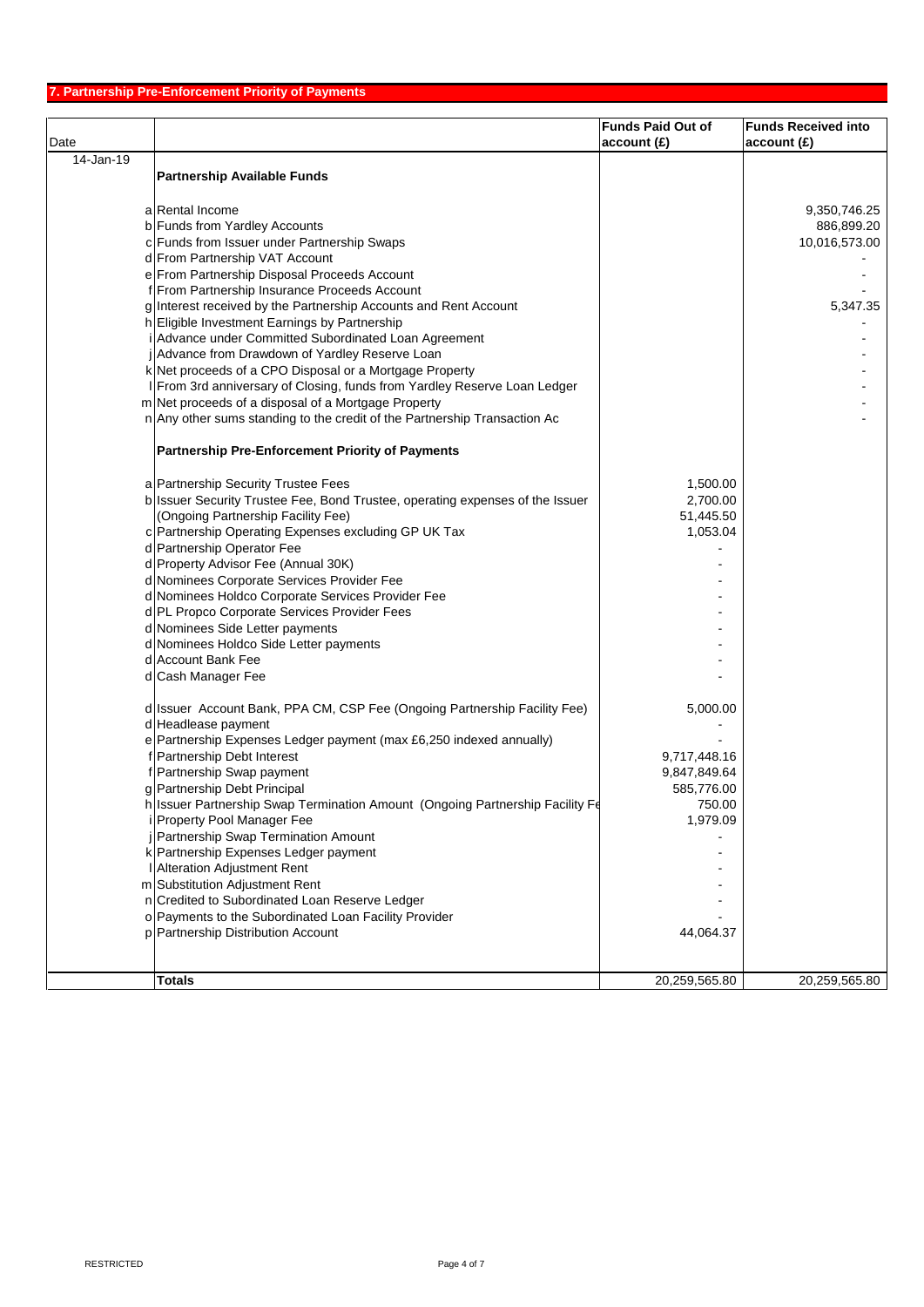#### **8. Issuer Transaction Account**

|             | Opening Balance                           | 36.054.96 CR     |       |
|-------------|-------------------------------------------|------------------|-------|
| <b>DATE</b> | <b>ENTRY DETAILS</b>                      | AMOUNT (£)       | CR/DR |
|             |                                           |                  |       |
| 01 Nov 18   | <b>Credit Interest</b>                    | 39.42 ICR        |       |
| 03-Dec-18   | <b>Credit Interest</b>                    | 12.66 CR         |       |
| 02-Jan-19   | <b>Credit Interest</b>                    | 11.87 ICR        |       |
| 08-Jan-19   | <b>Issuer Swap</b>                        | 168,723.36 CR    |       |
| 14-Jan-19   | <b>Partnership Swap</b>                   | 168,723.36 DR    |       |
| 14-Jan-19   | <b>Partnership Debt</b>                   | 10,303,224.16 CR |       |
| 14-Jan-19   | Ongoing Fee (minus issuer profit portion) | 7,700.00 CR      |       |
| 14-Jan-19   | Expenses                                  | 7,700.00 DR      |       |
| 14-Jan-19   | <b>Notes</b>                              | 10,303,224.17 DR |       |
| 14-Jan-19   | <b>Issuer Profit</b>                      | 750.00 ICR       |       |
|             |                                           |                  |       |
|             | <b>Closing Balance</b>                    | 36,868.90 CR     |       |

## **9. Issuer Pre-Enforcement Priority of Payments**

| Date      |                                                        | <b>Funds Paid Out of</b><br>account(E) | <b>Funds Received into</b><br>account(E) |
|-----------|--------------------------------------------------------|----------------------------------------|------------------------------------------|
| 14-Jan-19 |                                                        |                                        |                                          |
|           |                                                        |                                        |                                          |
|           | <b>Issuer Available Funds</b>                          |                                        |                                          |
|           | a Funds due to Issuer under Partnership Swap Agreement |                                        | 9,847,849.64                             |
|           | b Amounts due to Issuer in respect of Partnership Loan |                                        | 10,311,674.16                            |
|           | c Any amount due to Issuer under Issuer Swap Agreement |                                        | 10,016,573.00                            |
|           | d Interest Received by Issuer on Transaction Account   |                                        |                                          |
|           | e Eligible Investment Earnings                         |                                        |                                          |
|           | <b>Issuer Pre-Enforcement Priority of Payments</b>     |                                        |                                          |
|           | a Bond Trustee Fee                                     | 1,200.00                               |                                          |
|           | a Issuer Security Trustee Fee                          | 1,500.00                               |                                          |
|           | b Issuer Operating Expenses                            |                                        |                                          |
|           | c Issuer/Issuer Holdco Corporate Services Provider Fee |                                        |                                          |
|           | c Paying Agent Fee                                     | 500.00                                 |                                          |
|           | c Account Bank Fee                                     | 750.00                                 |                                          |
|           | c Cash Manager Fee                                     | 3.750.00                               |                                          |
|           | d Bond Interest                                        | 9,717,448.17                           |                                          |
|           | d Bond Principal                                       | 585,776.00                             |                                          |
|           | d Issuer Swap Provider                                 | 9,847,849.64                           |                                          |
|           | d Partnership Swap payment                             | 10,016,573.00                          |                                          |
|           | ellssuer Profit                                        | 750.00                                 |                                          |
|           | f Swap Subordinated Amounts                            |                                        |                                          |
|           | g Issuer Partnership Swap Termination Amount           |                                        |                                          |
|           | h Issuer Transaction Account                           |                                        |                                          |
|           | <b>Totals</b>                                          | 30,176,096.81                          | 30,176,096.80                            |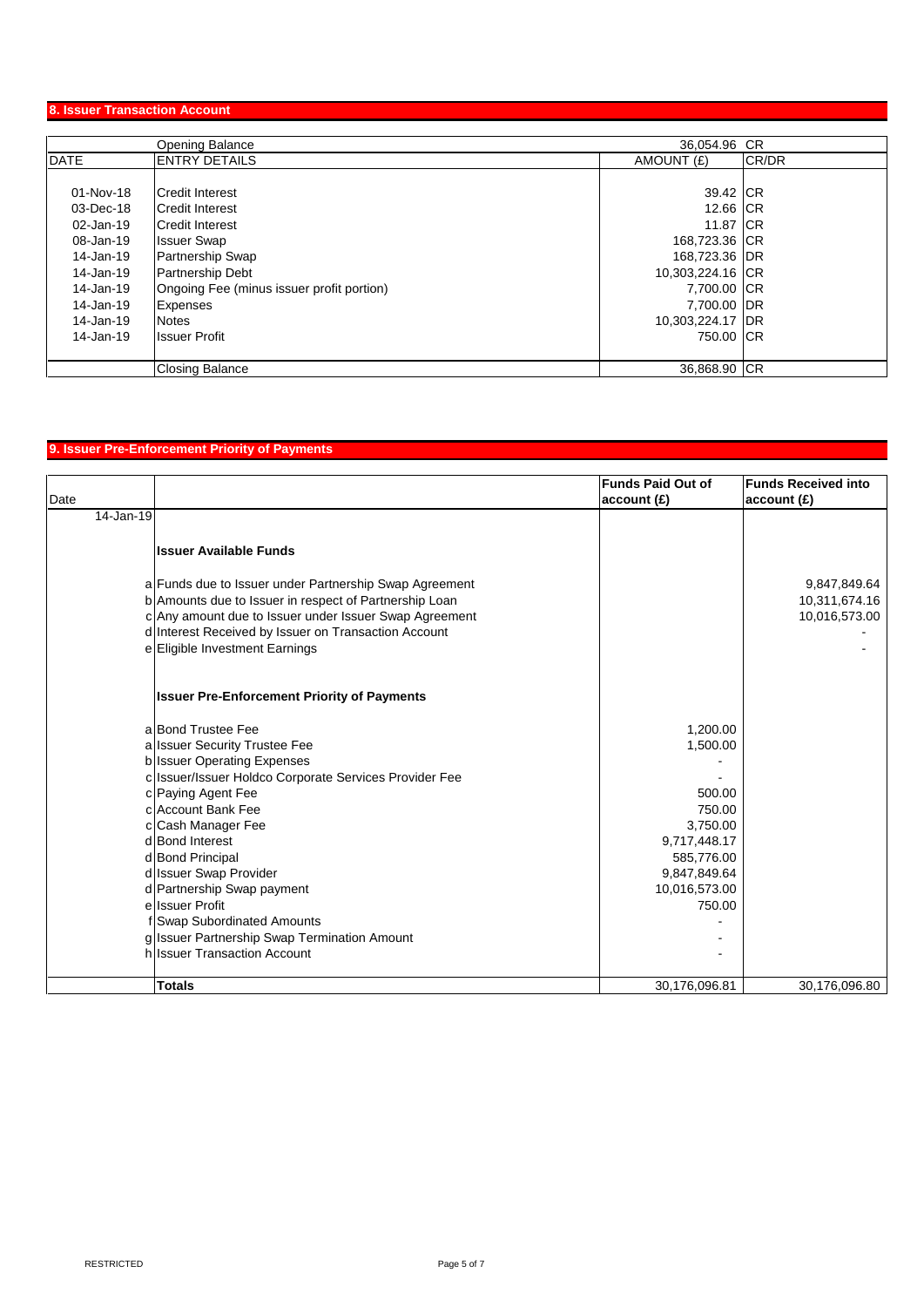### **10. Yardley Rent Account**

|             | Opening Balance                    | $0.00 \, \text{CR}$ |  |
|-------------|------------------------------------|---------------------|--|
| <b>DATE</b> | <b>ENTRY DETAILS</b>               | CR/DR<br>AMOUNT (£) |  |
|             |                                    |                     |  |
| 12-Oct-18   | SAVILLS (UK) LIMTED                | 37,511.57 CR        |  |
| 19-Oct-18   | SAVILLS (UK) LIMTED                | 27,687.26 CR        |  |
| 12-Nov-18   | SAVILLS (UK) LIMTED                | 47,315.07 CR        |  |
| 30-Nov-18   | SAVILLS (UK) LIMTED                | 19,877.45 CR        |  |
| 13-Dec-18   | <b>SAVILLS (UK) LIMTED</b>         | 29,911.37 CR        |  |
| 14-Dec-18   | <b>ITSL AP ELECTRONIC</b>          | 708,629.81 CR       |  |
| 28-Dec-18   | SAVILLS (UK) LIMTED                | 15,966.67 CR        |  |
| 14-Jan-19   | To Partnership Transaction Account | 886,899.20 DR       |  |
|             | <b>Closing Balance</b>             | $0.00$ CR           |  |